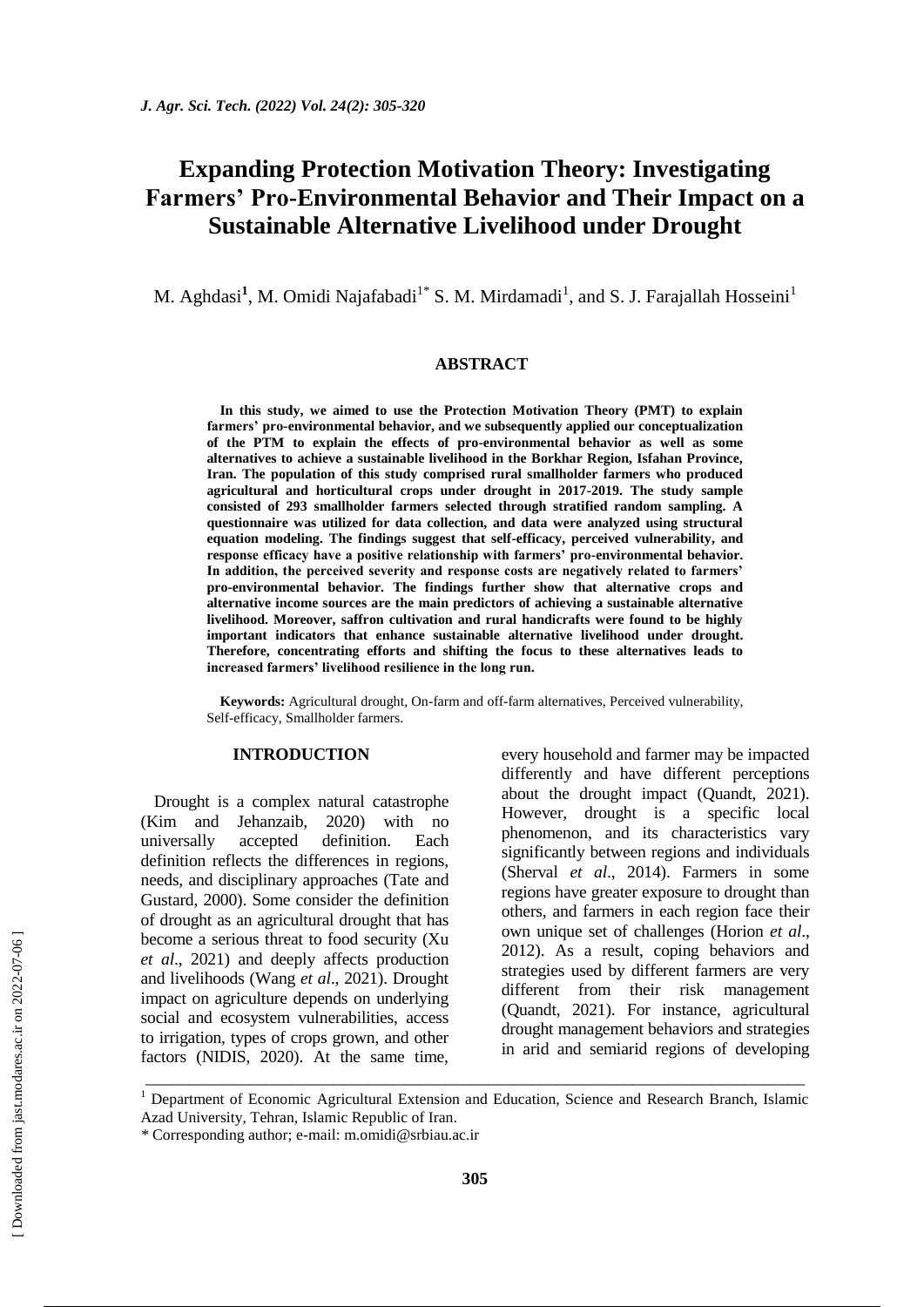countries, where smallholder farmers are more vulnerable to possible consequences of drought (Wiebe *et al*., 2019), tend to focus on post-disaster recovery behaviors (Carrão *et al*., 2016) and rely on more reactive shortterm response approaches (Hassan, 2013).

Recent efforts have recognized the importance of applying risk reduction behaviors, both during and after the drought, to prevent environmental problems and the consequent unstable livelihood (Neisi *et al*., 2020). It would be necessary to focus on the promotion of appropriate drought management practices among farmers to achieve a more sustainable and environmentally alternative livelihood where pro-environmental behavior is set as a core factor (Bockarjova and Steg, 2014).

The first important question in this respect is divided into two parts: Why do some farmers act more pro-environmentally than others, and which factors determine whether smallholder farmers are willing to engage and promote pro-environmental behavior. Generally, pro-environmental behavior is the willingness to engage in some personal protection activities, or at a higher level, it can be the desire to conduct public environmental behavior and interactivities with other people (Zhong and Shi, 2020). It seems that pro-environmental behaviors, as an intent-oriented measure (Bamberg and Rees, 2015), can help reduce the negative environmental impacts of drought. However, such a proactive approach requires local collaboration to reduce the threat of drought on food security and the livelihoods of smallholder farmers (Reyes *et al*., 2014).

The second question is: How can we explain the effects of farmer's proenvironmental behavior on their sustainable livelihood? Overall, the Sustainable Livelihoods (SL) approach (Brocklesby and Fisher, 2003) organizes the factors that enhance livelihood opportunities and explains their relationships to achieve a more stable livelihood (Serrat, 2017). A livelihood is sustainable when it can cope with and recover from stresses and vulnerability; therefore, livelihoods can be affected by internal and

external factors that reduce its vulnerability (Krantz, 2001). Furthermore, using livelihood-focused interventions and alternatives as a tool for behavior change is more appropriate than focusing on promoting existing livelihood strategies (Wright *et al*., 2016). In some cases, this intervention might mean providing an *alternative resource* (e.g. encouraging farmers to take up beekeeping), and in other cases, the focus of an intervention might be providing an *alternative occupation or source of income* (e.g. encouraging farmers to begin producing handicraft), i.e. it is encouraging *alternative methods* rather than the current methods (e.g. encouraging farmers to use drought-tolerant crop varieties) (Roe *et al*., 2015). From a holistic sustainable livelihood perspective, these alternatives might be divided into two categories: on-farm practices and off-farm activities that reduce vulnerability and attempt to change the surroundings, which can be helpful for adaption to drought in the future (Aniah *et al*., 2019).

While it is generally recognized that engaging in and sustaining an alternative livelihood based on pro-environmental behaviors under drought is a major concern and requires a set of organized efforts (Bockarjova and Steg, 2014), there has been little progress in developing theoretical accounts that identify relevant variables and describe associated factors. Therefore, developing a theoretical framework to integrate these variables and conduct causal investigations on them would be a useful framework for explaining the effects of proenvironmental behavior and other alternatives on sustainable livelihoods. Some theories have been applied to explain farmers' proenvironmental behavior under drought, and the Theory of Planned Behavior (TPB) (Ajzen, 1991), and the Protection Motivation Theory (PMT) (Rogers, 1983) are the most popular theories that examine factors influencing environmental behaviors. The PMT, a general theory of persuasive communication that incorporates individual and social factors (Rainear and Christensen, 2017), provides a set of predictors for human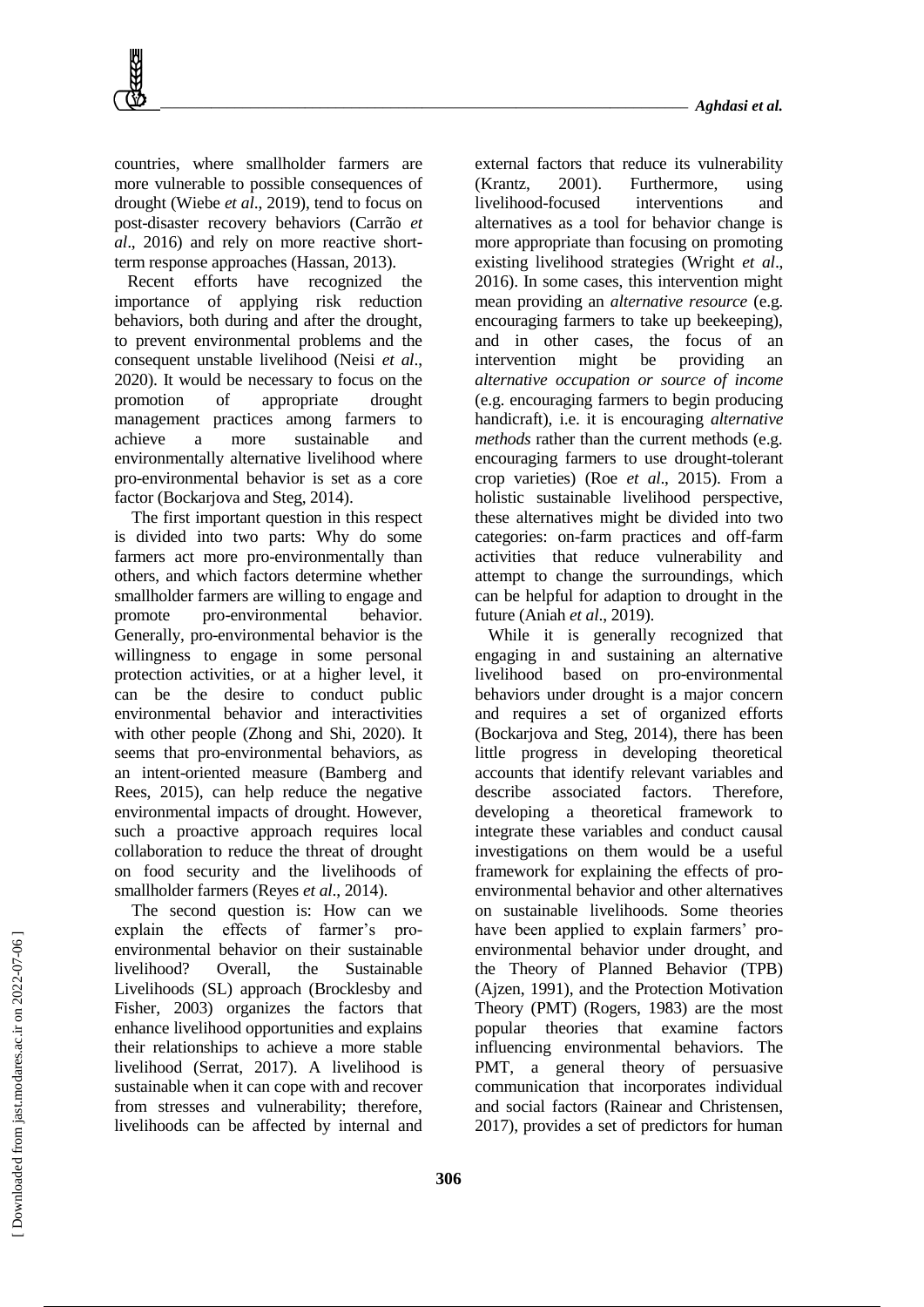behavior, unlike the TPB (Shafiei and Maleksaeidi, 2020), which balances two main processes, namely, *threat appraisal* and *coping appraisal*. PMT offers a theoretical perspective for explaining and predicting behavior to enhance our understanding of motivators governing pro-environmental behavior to, subsequently, modify drought impacts (Bockarjova and Steg, 2014). In this study, we used PMT to explain smallholder farmers' pro-environmental behavior to reduce the harmful impact of drought. Subsequently, we applied our conceptualization of the PTM to explain the effects of pro-environmental behavior and offer alternatives (in this case, we focused on the on-farm and off-farm alternatives) to achieve a sustainable livelihood in the Borkhar Region.

This paper specifically focuses on a semiarid region of the Borkhar Region in Iran, where smallholder farmers are generally among the most ecologically, socially, and politically marginalized citizens of the country. Iran is one of the most critical countries dealing with drought (Ghanian *et al*., 2020), where drought has costs for the government more than other disasters, accounting for more than 14 billion USD in the allocated budget (Seddighi and Seddighi, 2020). The Borkhar Region is under a moderate to severe drought. In this region, the impacts of drought are very impressive, and the limited local capacities and lack of access to various forms of assets make farmers' livelihoods increasingly vulnerable. Since most drought threats are direct consequences of farmers' behaviors, altering these behaviors could decrease the problems (Yaghoubi Farani *et al*., 2019). However, in this area, there is no appropriate research to understand the factors affecting farmers' proenvironmental behavior, which would be the first step in achieving a sustainable livelihood. The novelty of this study is not only the study area, but also, for the first time, providing a structural equation modeling of farmers' pro-environmental behavior based on PTM from a holistic sustainable livelihood perspective. Thus, this study considered the

Borkhar-Isfahan Region to explore smallholder farmers' pro-environmental behaviors in drought and its effects on sustainable livelihood.

# **MATERIALS AND METHODS**

# **Description of the Protection Motivation Theory (PMT)**

Although there are various theories to explain behavior, Protection Motivation Theory (PMT) (Rogers, 1983) is the most popular. PTM indicates the role of risk perception in motivating people to reduce potential negative impacts (Ghanian, *et al*., 2020) and emphasizes the formation of protective actions against potential threats that occur through *appraisal of threats* and *coping strategies* (Wang *et al*., 2019). The *threat appraisal* process involves individual assessment of threat levels and includes two constructs: a) *perceived severity* and b) *perceived vulnerability* (Keshavarz and Karami, 2016). In this study, perceived severity is conceptualized as the degree to which smallholder farmers perceive the effects of drought. Also, perceived vulnerability to drought conditions is a situation where farmers realize that if adverse conditions are not faced, the impacts on food insecurity, occupational, social, and health insecurity increase. The *coping appraisal* process also involves individual assessment of internal and external factors and includes three constructs: a) *selfefficacy*, b) *response efficacy*, and c) *response costs* (Rainear and Christensen, 2017). Farmers' *perceived self-efficacy* has a positive and direct effect on their actual farming and non-farming practices in a drought (Yoon *et al*., 2012). *Response efficacy* refers to an individual's belief (Wang *et al*., 2019); in this case, farmers evaluate the types of adaptive behaviors and various measures to deal with the threat (Udmale *et al*., 2014). *Response cost* refers to all perceived costs (Bockarjova and Steg, 2014); farmers estimate the various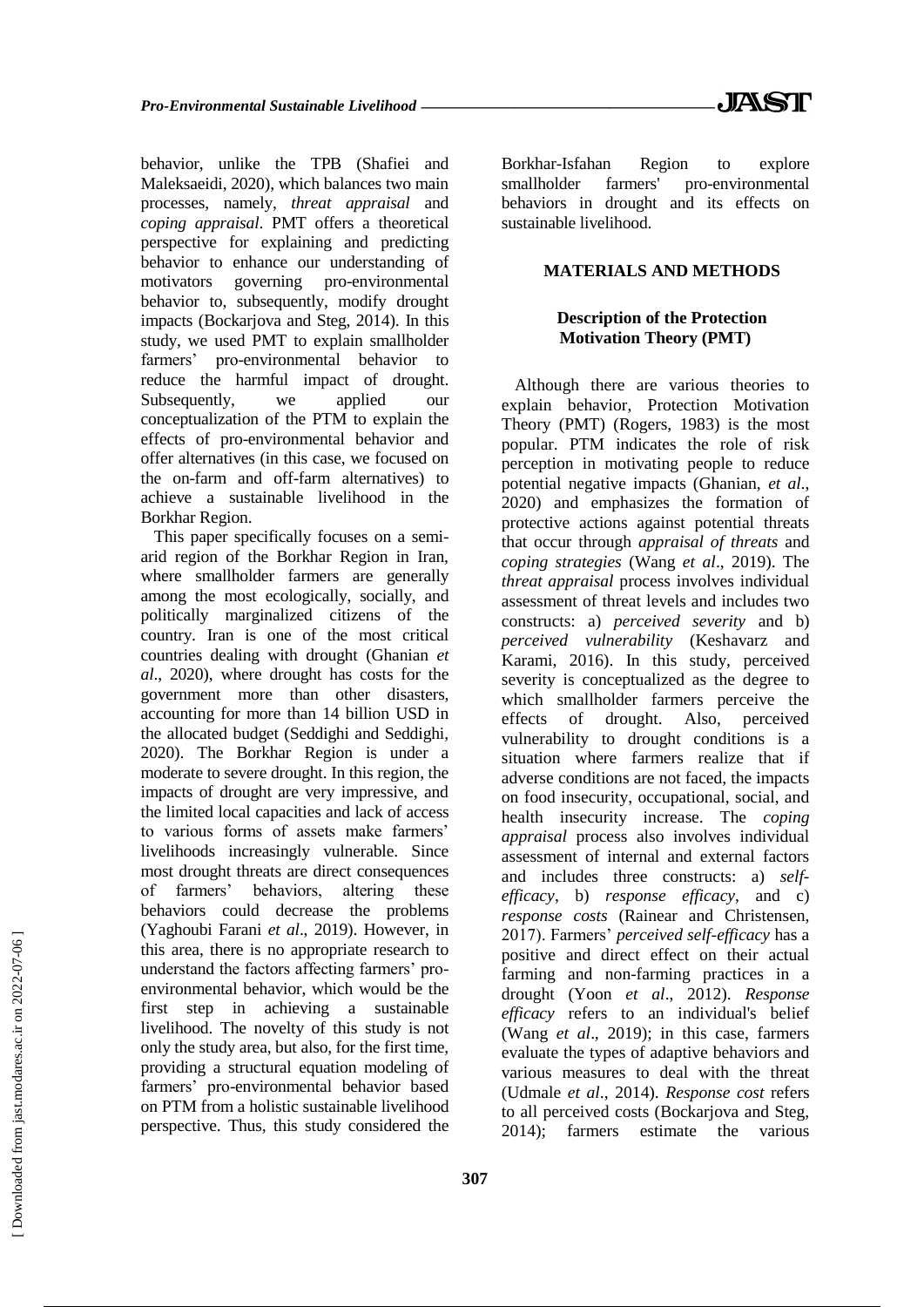structural and financial barriers affecting their coping performance (Salmoral *et al*., 2020).

# **Description of the Sustainable Livelihood Approach**

In recent years, the "Sustainable Livelihoods (SL) approach" (Brocklesby and Fisher, 2003) has been encouraging farmers to adopt environmental strategies in rural communities (Mallick *et al*., 2020). Under this approach, the basic assumption is that the strategies in drought-prone areas must be designed in such a way that farmers develop more income generation, increase well-being, reduce vulnerability, and improve food security (Morse and McNamara, 2013). According to Van Praag and Timmerman (2019), the SL approach aims to understand how people act to maintain a socially and environmentally sustainable livelihood. Alternatives must incorporate the farmer's needs and wants (de Haan and Zoomers, 2005) and providing spiritual satisfaction (Pollnac and Poggie, 2008). According to Roe *et al*. (2015), this intervention might be divide into three types: a) *alternative resource*, b) *alternative occupation or source of income*, and c) *alternative methods*. Alternative, in this study also means income-generating activities for farmers and replacing original ineffective methods with new resources and methods. In this case, there may be merit in dividing these alternatives into two different categories: *On-farm practices* and *off-farm activities*, which could be helpful to adapt to drought in the future (Aniah *et al*., 2019).

# **Research Framework and Hypotheses Development**

In this study, we aimed to use the PMT to explain farmers' pro-environmental behavior. We then applied our conceptualization of the PTM to explain the effects of pro-environmental behavior and offer alternatives to achieve a sustainable livelihood. Figure 1 shows the research



**Figure 1.** Research Framework: Expanding Protection Motivation Theory (PMT) for investigating farmers' pro-environmental behavior and sustainable livelihood under drought.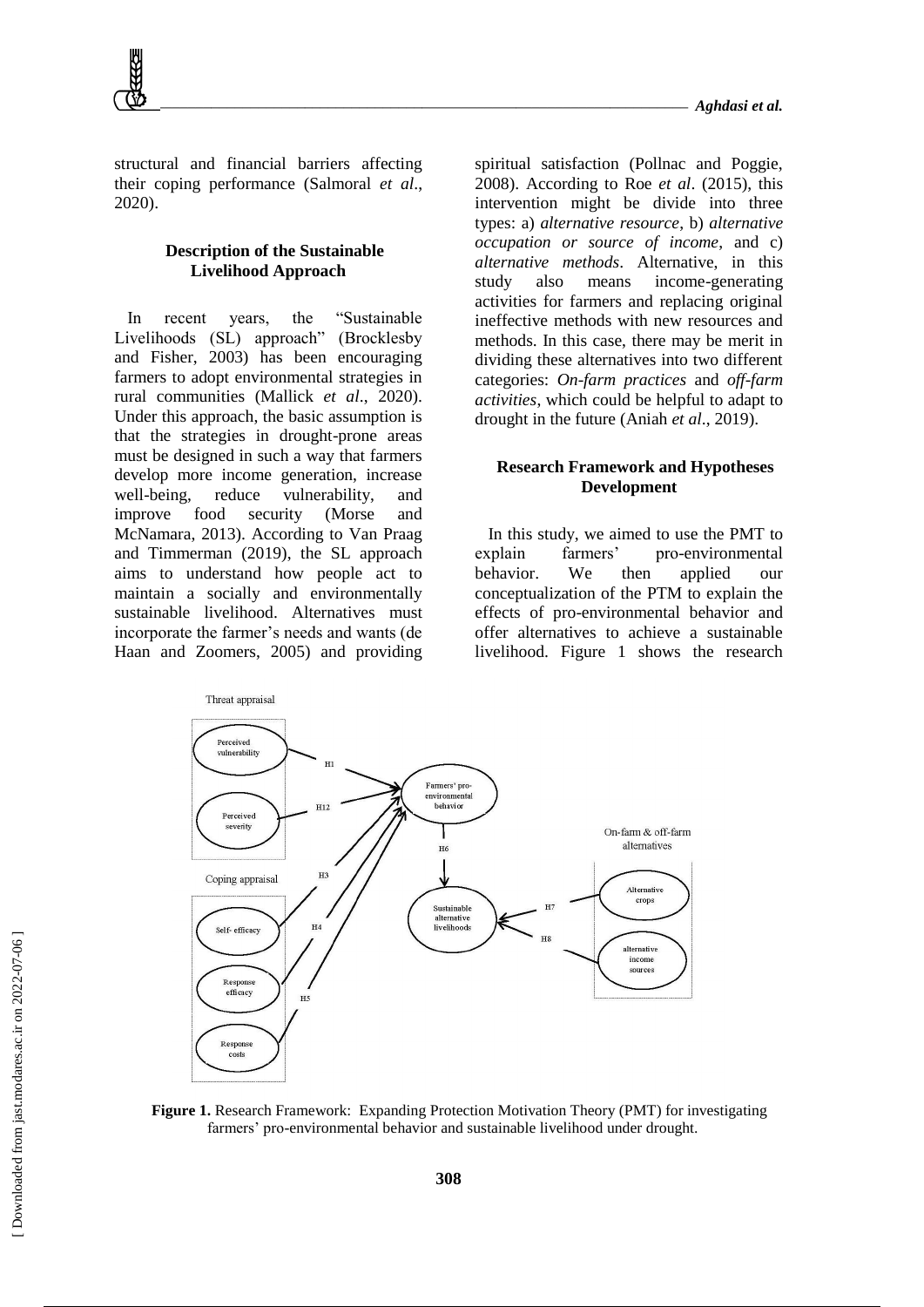framework, which was formed in five parts: (1) *Threat appraisal*, (2) *Coping appraisal*, (3) *Farmers' pro-environmental behaviors*, (4) *On-farm and off-farm alternatives*, and (5) *Sustainable alternative livelihood*. Based on the research framework, farmers' proenvironmental behaviors are influenced by two threat-appraisal factors and three coping-appraisal factors. Furthermore, sustainable alternative livelihood is directly determined by pro-environmental behavior and on-farm and off-farm alternatives. The relationships of the constructs in this research framework are presented.

# **Hypotheses Development**

In recent researches, the PTM theory was used to explain pro-environmental behavior. Neisi *et al*. (2020) showed that PMT can be useful in explaining farmers' drought risk management behavior in Iran and response efficacy, perceived vulnerability, and selfefficacy had the greatest direct role in explaining farmers' behavior; however, other variables (response cost and perceived severity) had no significant direct effect. Shafiei and Maleksaeidi (2020) indicated that the PTM constructs along with environmental attitude are able to explain a significant portion of the variance in proenvironmental behavior; their findings showed that self-efficacy, and perceived costs were the direct determinants of proenvironmental behavior, and that selfefficacy can help increase the likelihood of pro-environmental behaviors. Rainear and Christensen (2017) indicated that perceived severity, perceived vulnerability, response efficacy, and self-efficacy positively predict pro-environmental intentions, and response costs negatively predict intentions. Also, Keshavarz and Karami (2016) reported that response efficacy, perceived severity, response costs, perceived vulnerability, and self-efficacy significantly influenced the farmers' pro-environmental behavior; while, response costs and perceived severity were negatively associated with proenvironmental behavior. Therefore, the following hypotheses are proposed:

(H1): The perceived vulnerability positively affects smallholder farmers' proenvironmental behavior.

(H2): The perceived severity negatively affects smallholder farmers' proenvironmental behavior.

(H3): The self-efficacy positively affects smallholder farmers' pro-environmental behavior.

(H4): The response efficacy positively affects smallholder farmers' proenvironmental behavior.

(H5): The response costs negatively affect smallholder farmers' pro-environmental behavior.

While it is generally recognized that engaging in and sustaining an alternative livelihood based on pro-environmental behavior under drought is a major concern and requires a set of organized efforts (Bockarjova and Steg, 2014), there has been little progress in developing theoretical accounts that identify relevant variables and describe associated factors (Wicander and Coad, 2015). Some studies have indicated that concentrating efforts and shifting the focus to sustainable activities, both farming and non-farming, leads to increased resilience for families in the long-run (Wei *et al*., 2017). For instance, Lei *et al*. (2016) indicated that farmers have gradually transformed their cropping patterns into a new diversified mode of rice, cotton, and coarse cereals (*alternative crops*); a farming practice that reduces the vulnerability of local agriculture to drought. In this regard, Ngugi and Nyariki (2005) reported that rural alternative livelihoods are discussed under regenerative and extractive themes with respect to environmental stability in Kenya; where regenerative livelihoods include activities like apiculture, poultry keeping, and drought-tolerant cropping. Examples of livelihoods that are extractive include woodcarving, and brick-making (*alternative income sources*). Therefore, the following hypotheses are proposed: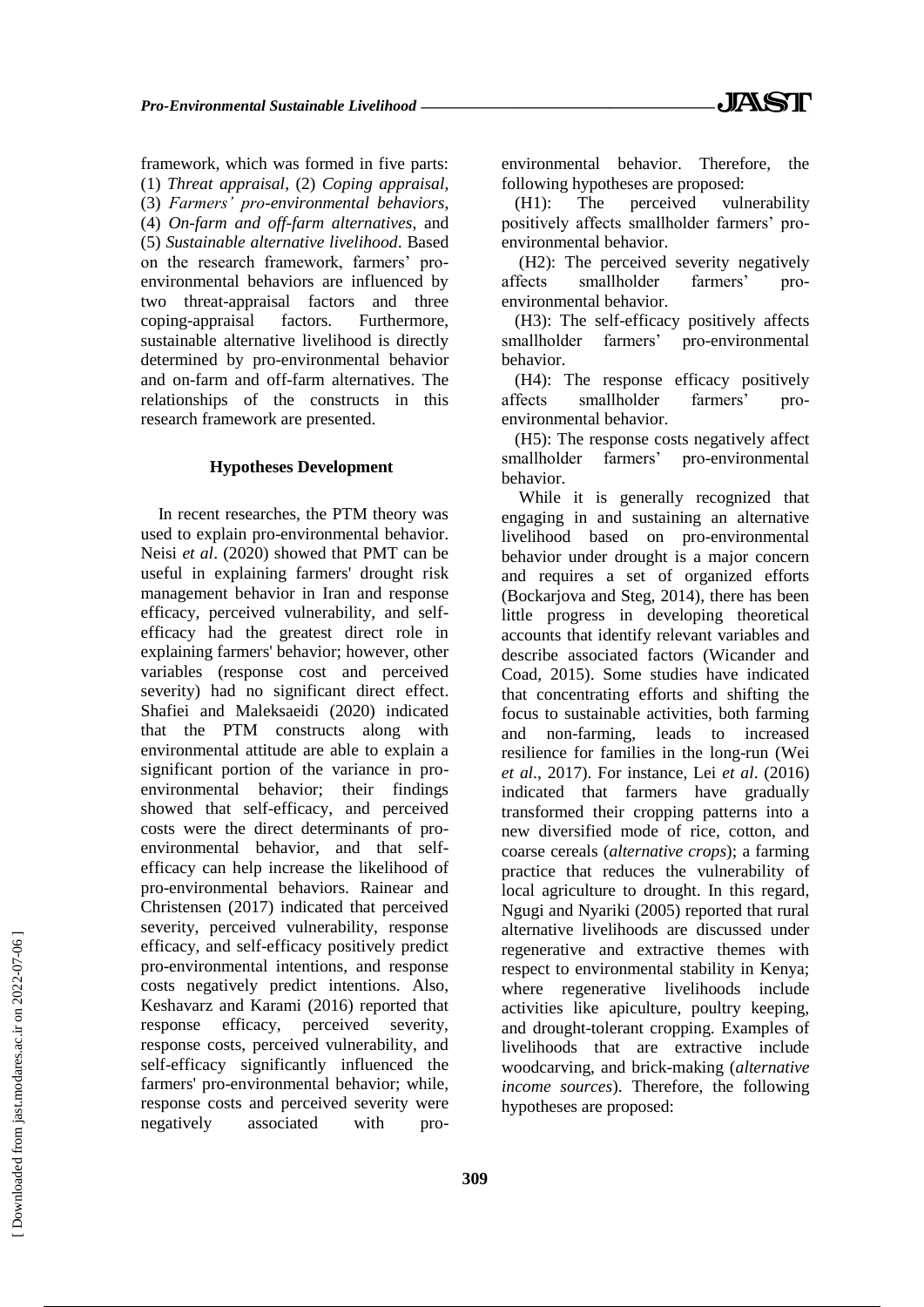(H6): Farmers' pro-environmental behaviors positively affect a sustainable alternative livelihood.

(H7): Alternative crops positively affect a sustainable alternative livelihood.

(H8): Alternative income sources positively affects a sustainable alternative livelihood.

#### **Study Area**

This study was carried out in Isfahan Province, located in the center of Iran at latitude 32° 38' N and longitude 51° 39' E. The Borkhar Region north of Isfahan was selected as the study area (Figure 2). The district has a predominantly arid to semi-arid desert climate. Profitable crop production in this area is impossible without reliable irrigation.

#### **Participants**

The population of this study consisted of rural smallholder farmers. According to the Isfahan Jahad-e Agriculture Organization, there are about 3,666 smallholder farmers in the two districts of Borkhar, which consist of 12 villages ( $N = 3,666$ ). The study sample consisted of 293 farmers, based on Cochran's formula, and was selected through stratified random sampling (n=293).

### **Data Collection**

Data were collected with a questionnaire consisting of three sections: (1) *Demographic characteristics*, (2) *Pro-environmental behavior* (including three sub-scale: an appraisal of threats, coping strategies, and proenvironmental behavior), and (3) *Sustainable alternative livelihoods* (including three subscales: alternative crops, alternative income sources, and alternative livelihoods). The subscales of the pro-environmental behavior and sustainable alternative livelihoods sections were developed based on a 5-point Likert scale. The questions of these sections were derived from the research framework confirmed by the previous study of Keshavarz and Karami (2016), and modified to fit the objectives of this study. The questionnaire validity and reliability were measured through



**Figure 2.** Location of study area in Borkhar Region, Isfahan, Iran.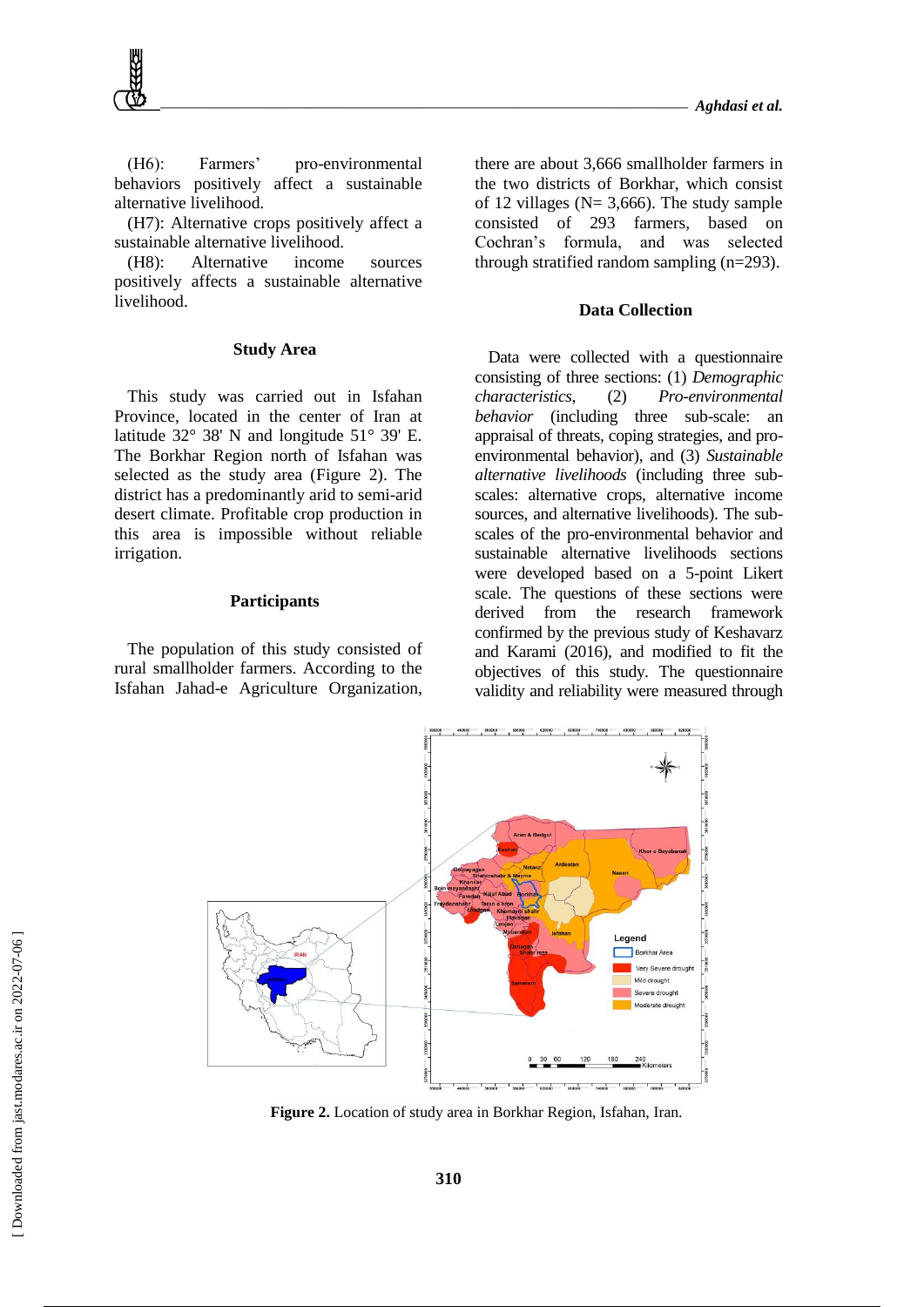a pre-test. The questionnaire was first distributed among 30 smallholder farmers who did not participate in the study. The data were analyzed using Smart PLS 3.0 to ensure the measurement items were valid and reliable. The factor loadings, Average Variance Extracted (AVE), and Composite Reliability (CR) were used to measure the convergence validity of each construct. According to Barclay *et al*. (1995), the values of AVE for each construct should be greater than 0.50. In addition to satisfying convergence validity, the CR for all constructs should be higher than 0.70. Additionally, Cronbach's Alpha coefficient was applied to assess the inter item consistency. The results suggested that the Cronbach's Alpha had acceptable reliability, more than 0.70. Then, in total, 300 questionnaires were distributed among respondents, of which 293 were fully and accurately completed.

### **Data Analysis**

Descriptive analysis was done using  $SPSS_{20}$ . In addition to testing the research model, this study also used the Partial Least Squares (PLS) technique of Structural Equation Modeling (SEM) using Smart-PLS 3.0.

#### **RESULTS**

Based on the objectives and research questions, and to assess the hypothesis, both descriptive analysis of farmers' proenvironmental behavior and sustainable alternative livelihoods, as well as SEM of the research model, were conducted.

#### **Farmers Demographic Characteristics**

Among the farmers studied, 282 individuals were male (96.2%), and 11 were female (3.8%). The average age of the farmers was 33. Of the participants, 43.3% ranged between 30–40 years old (highest frequency), and 4.1% were less than 30 years old (lowest frequency). As for educational level, 35.8% had a high school degree (highest frequency), and 1.7% had an advanced degree (lowest frequency). Among these farmers, 288 (98.3%) had no current alternative income source, and only 5 (1.7%) had an alternative income source.

#### **Farmers' Pro-Environmental Behavior**

The farmers' pro-environmental behaviors are discussed in four sub-sections: (i) Conservation of natural habitats and biodiversity, (ii) Protection of soil and water resources, (iii) Reduction of environmental pollution, and (iv) Reduction of pressure on land and energy resources. We asked the respondents whether they intended to apply any of these items during the past three months; eight items were derived from their responses and analyzed. Table 1 indicates the mean and Standard Deviation (SD) of the eight items used to measure the farmers' proenvironmental behavior. The mean value of all items was higher than average, with the scores ranging from 1: "I intended to apply, very low" to 5: "I intended to apply, very high". Among the items, "pests and disease management appropriate to drought condition and using organic inputs" had the highest mean score ( $\bar{X}$  = 4.06, SD = 0.73), while the item "grazing management to enhance sustained pasture" had the lowest mean value  $(\overline{X} = 2.96, SD = 1.23).$ 

# **Sustainable Alternative Livelihoods**

Table 2 indicates the mean and standard deviation of seven items used to measure sustainable alternative livelihoods. The mean value of all items is higher than average, with the scores ranging from 1-5. Among the items, "*Planting droughtresistant crops and varieties*" had the highest mean score ( $\overline{X}$ = 4.48, SD= 0.56), while the item "*Migration from rural areas to cities to find a new job*" had the lowest mean value ( $\bar{X}$  = 2.65, SD = 0.88).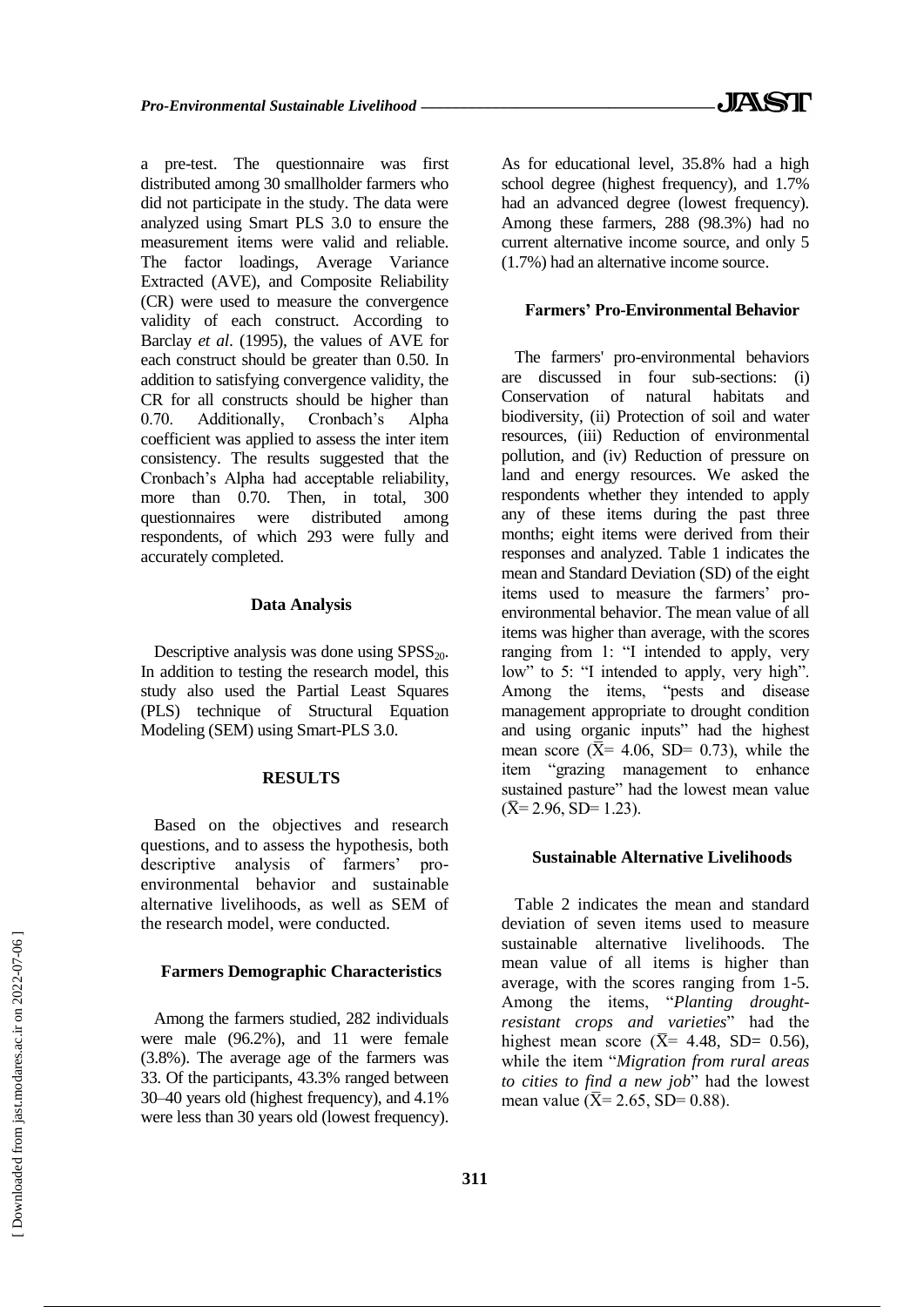

**Table 1**. The mean value of farmers' pro-environmental behaviors.*<sup>a</sup>*

<sup>a</sup> Scale: I intended to apply; Very low= 1, Low=2, Medium=3, High= 4, Very high=5.

**Table 2**. The mean value of sustainable alternative livelihoods.*<sup>a</sup>*

| Mean | <b>SD</b> |
|------|-----------|
| 4.48 | 0.56      |
| 3.93 | 0.96      |
| 3.86 | 0.96      |
| 3.63 | 0.91      |
| 3.43 | 1.14      |
| 3.23 | 1.11      |
| 2.65 | 0.88      |
|      |           |

 $a$  Scale: Very low= 1, Low=2, Medium=3, High= 4, Very high=5.

#### **PLS-SEM Analysis**

After evaluating the measurement model and structural model for each of the latent constructs of the research model separately, a model was developed in Smart-PLS 3.0 using the aggregation of all constructs, including the endogenous, exogenous, and indicators. The model was then assessed through a two-step process: (a) The measurement model was evaluated to assess the reliability and validity of the constructs, and (b) The structural model was evaluated to examine the significance of the path coefficients.

# **Measurement Model**

First, confirmatory factor analysis was executed to examine the reliability, convergent validity, and discriminant validity of the constructs for achieving the optimum values of parameters. Smart-PLS estimated the construct loading, Average Variance Extracted (AVE), and Composite Reliability (CR). As revealed in Table 3, all construct factor loadings were higher than the benchmark value of 0.5. Table 3 shows the AVE values of all the constructs were higher than the required value of 0.5. CR values were higher than the cut-off value of 0.7 for all constructs.

#### **Structural Model**

The structural model was evaluated to assess the quality of the model and examine the research hypotheses through the process of bootstrapping using a two-tailed t-test with a 5% significance. The path coefficient was considered significant if the t-value was larger than 1.96 (Ringle *et al*., 2015). The results of the structural model are shown in Figure 3, along with the coefficients (β) of all the paths and their significance. All of the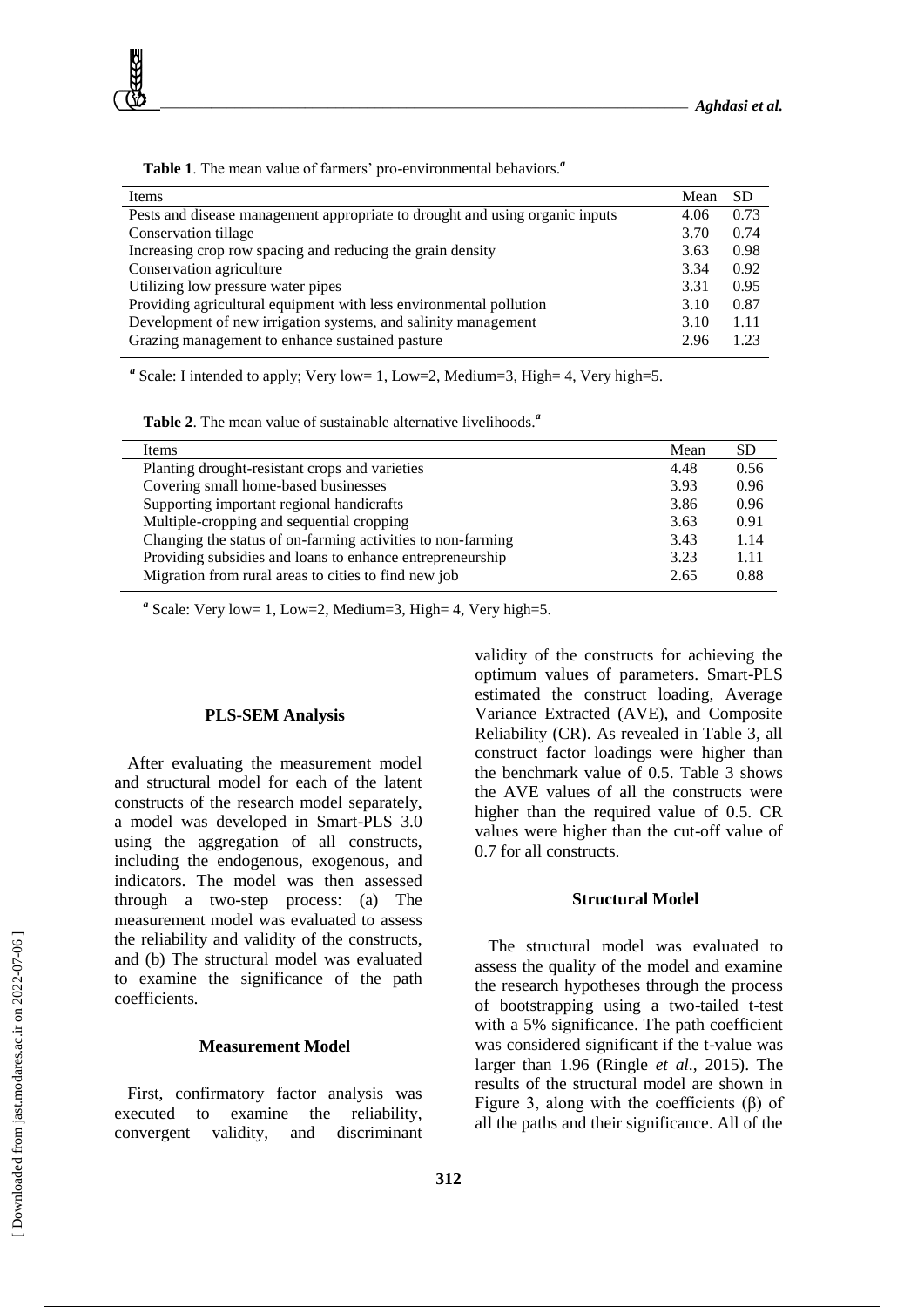| Variables     | Items                                         | Loadings | $t-$   | Sig   | $AVE^{a}$ | $CR^a$ |
|---------------|-----------------------------------------------|----------|--------|-------|-----------|--------|
|               |                                               |          | Value  |       |           |        |
| Perceived     | Possible threat to food security              | 0.875    | 25.867 | 0.000 | 0.511     | 0.803  |
| vulnerability | Possible reduction in water quality and       | 0.765    | 4.922  | 0.000 |           |        |
|               | quantity                                      |          |        |       |           |        |
|               | Possible changes in land usage                | 0.593    | 4.887  | 0.000 |           |        |
|               | Possibility of livelihood vulnerability       | 0.585    | 5.529  | 0.000 |           |        |
| Perceived     | Serious threat to food security               | 0.901    | 19.012 | 0.000 | 0.629     | 0.894  |
| severity      | Significant decrease in rainfall              | 0.810    | 7.843  | 0.000 |           |        |
|               | Reduce access to surface and groundwater      | 0.782    | 6.001  | 0.000 |           |        |
|               | Agricultural land use change                  | 0.766    | 14.927 | 0.000 |           |        |
|               | Damage to agricultural products               | 0.691    | 9.882  | 0.000 |           |        |
| Self-efficacy | Ability to implement best farm management     | 0.952    | 73.614 | 0.000 | 0.730     | 0.942  |
|               | Ability to store rainwater                    | 0.863    | 14.438 | 0.000 |           |        |
|               | Ability to use indigenous methods             | 0.858    | 25.133 | 0.000 |           |        |
|               | Ability to replant                            | 0.848    | 32.976 | 0.000 |           |        |
|               | Financial ability                             | 0.828    | 20.313 | 0.000 |           |        |
|               | Social and local participation skills         | 0.765    | 17.584 | 0.000 |           |        |
| Response      | Participating in extension training courses   | 0.879    | 40.066 | 0.000 | 0.631     | 0.895  |
| efficacy      | Planting drought-resistant alternative crops  | 0.826    | 26.000 | 0.000 |           |        |
|               | Using indigenous methods                      | 0.765    | 13.616 | 0.000 |           |        |
|               | Improving the pattern of water consumption    | 0.755    | 12.890 | 0.000 |           |        |
|               | and other resources                           |          |        |       |           |        |
|               | Modification or sharing of damages            | 0.740    | 17.889 | 0.000 |           |        |
| Response      | Limited access to credits and facilities      | 0.832    | 3.483  | 0.001 | 0.584     | 0.848  |
| costs         | Lack of access to early warning information   | 0.812    | 3.294  | 0.001 |           |        |
|               | system                                        |          |        |       |           |        |
|               | Unfair distribution of water                  | 0.756    | 4.104  | 0.000 |           |        |
|               | Lack of access to equipment                   | 0.642    | 3.666  | 0.000 |           |        |
| Pro-          | Conservation of environmental habitats and    | 0.803    | 7.621  | 0.000 | 0.536     | 0.821  |
| environmental | biodiversity                                  |          |        |       |           |        |
| behavior      | Protection of water and soil resources        | 0.797    | 18.704 | 0.000 |           |        |
|               | Reduction of pressure on resources            | 0.659    | 6.118  | 0.000 |           |        |
|               | Reduction of environment pollution            | 0.656    | 8.091  | 0.000 |           |        |
| Alternative   | Saffron cultivation                           | 0.899    | 38.644 | 0.000 | 0.690     | 0.869  |
| crops         | Cultivation of crops resistant to dehydration | 0.867    | 31.659 | 0.000 |           |        |
|               | Cultivation of greenhouse crops               | 0.715    | 7.095  | 0.000 |           |        |
| Alternative   | Rural handicraft development                  | 0.853    | 25.288 | 0.000 | 0.619     | 0.828  |
| income        | Rural tourism development                     | 0.821    | 25.985 | 0.000 |           |        |
| sources       | Expansion of conversion industries            | 0.676    | 9.486  | 0.000 |           |        |
|               |                                               |          |        |       |           |        |

**Table 3.** Results of measurement model based on confirmatory factor analysis.

*a* AVE $> 0.5$ , CR $> 0.7$ .

> path coefficients were statistically significant (Figure 3), and all of the hypotheses are supported (Table 4).

> Considering farmers' pro-environmental behaviors, the highest positive relationship between self-efficacy and farmer's proenvironmental behavior was confirmed  $(\beta =$ 0.419; t= 4.397; P= 0.000); thus, H3 is

supported. The positive relationships between perceived vulnerability and farmers proenvironmental behavior ( $\beta$ = 0.368; t=2.835; P= 0.005), and response efficacy and farmers pro-environmental behavior  $(\beta = 0.209)$ ;  $t=2.426$ ; P= 0.015), were also confirmed; thus, H1 and H4, respectively, were supported. In addition, the negative relationships between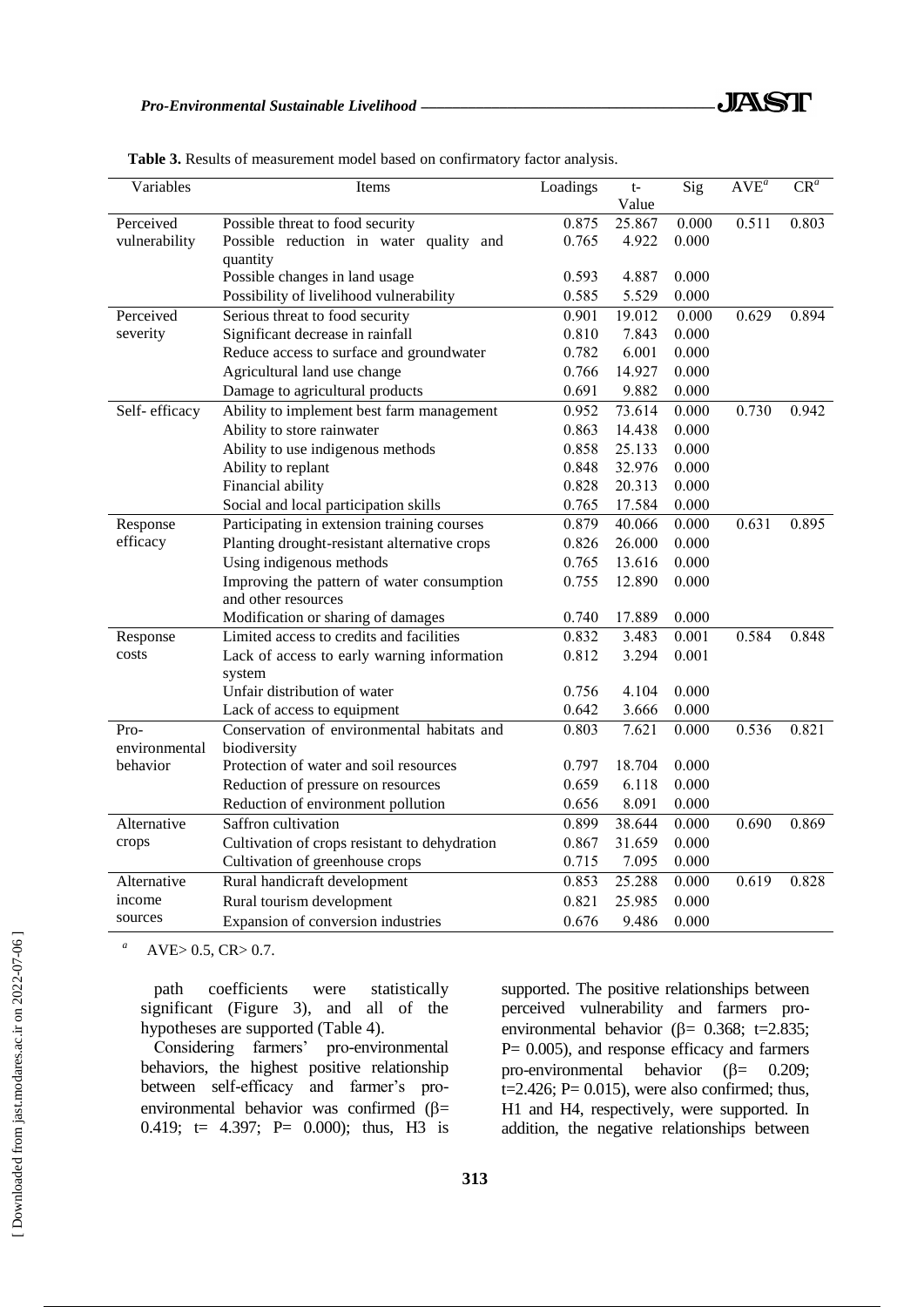

Figure 3. Structural model results for research framework  $(*** P < 0.001; ** P < 0.01, * P < 0.05)$ .

perceived severity and farmers proenvironmental behavior ( $\beta$ = -0.235; t= 2.404; P= 0.016), and response costs and farmers proenvironmental behavior ( $\beta$ = -0.233; t= 2.971;  $P= 0.003$ ) were confirmed; thus, H2, and H5, respectively, were supported (Table 4). Moreover, R2 values were higher than 0.63, which indicates the models were good (Hair *et al*., 2011). Considering sustainable alternative livelihoods, Figure 3 also shows that the highest positive relationship between alternative crops and sustainable alternative livelihoods was confirmed  $(\beta = 0.349; t=$ 2.624; P= 0.009); thus, H7 was supported. Furthermore, the positive relationships between alternative income sources and sustainable alternative livelihoods ( $\beta$  = 0.345;  $t=$  3.111;  $P=$  0.002), and farmers proenvironmental behavior and sustainable alternative livelihoods ( $\beta$ = 0.218; t= 2.648; P= 0.008), were confirmed; thus, H8 and H6, respectively, were supported (Table 4). In addition,  $\mathbf{R}^2$  values were higher than 0.59, which indicates the models were good (Hair *et al*., 2011).

## **DISCUSSION**

In this study, the PMT was first used to explain the farmer's pro-environmental behavior. Then, we applied our conceptualization of the PTM to explain the effects of pro-environmental behavior and, finally, we offered alternatives to achieve sustainable livelihood.

#### **Discussion of Key Findings**

First, the findings show that, in the farmers' opinion, *pests and disease management appropriate to drought conditions and using organic inputs*, and *conservation tillage* can lead to improved farmers' behavior under drought. They also thought *planting drought-resistant crops and varieties* and *using small home-based businesses as an income source* could improve a sustainable alternative livelihood in the Borkhar Region.

Secondly, the findings show that all five hypotheses were supported, with PMT variables accounting for 60% of the variance in farmers' pro-environmental behavior, and it is, therefore, suitable for investigating the underlying factors influencing proenvironmental behavior. Our results show that *self-efficacy*, *perceived vulnerability*, and *response efficacy* had significant positive effects on the farmers' proenvironmental behavior under drought.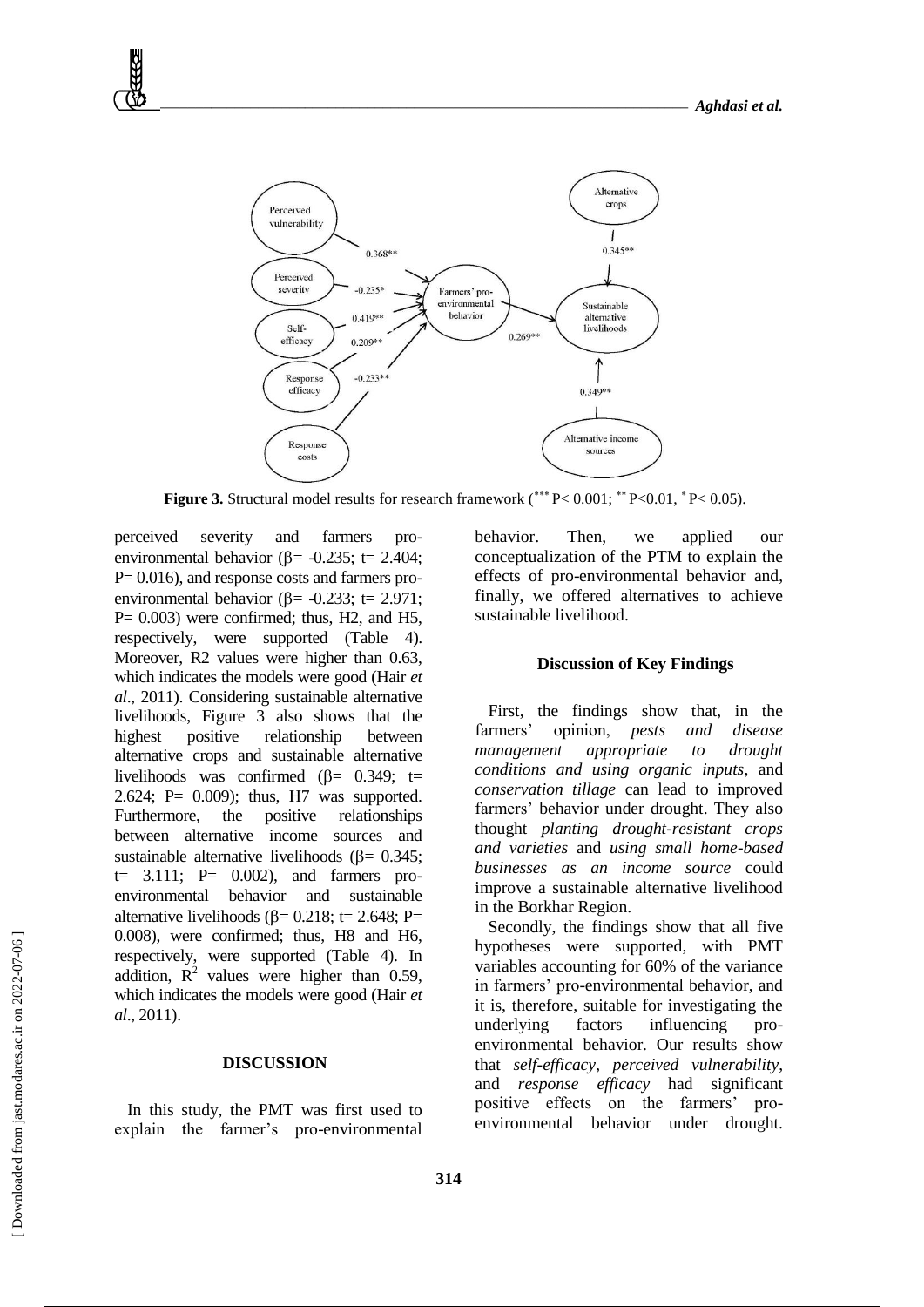٦

| $R^2$ | Decision               |       | $t-$  | SD.   | Coef      | <b>Hypothesis</b>                                                                                                                                                                |                |
|-------|------------------------|-------|-------|-------|-----------|----------------------------------------------------------------------------------------------------------------------------------------------------------------------------------|----------------|
|       |                        | Value | Value |       | $(\beta)$ |                                                                                                                                                                                  |                |
| 0.602 | Supported              | 0.005 | 2.835 | 0.130 | 0.368     | vulnerability->Pro-environmental<br>Perceived                                                                                                                                    | H1             |
|       |                        |       |       |       |           | behavior                                                                                                                                                                         |                |
|       | Supported              | 0.016 | 2.404 | 0.098 | $-0.235$  | Perceived<br>$severity \rightarrow Pro-environmental$                                                                                                                            | H <sub>2</sub> |
|       |                        |       |       |       |           | behavior                                                                                                                                                                         |                |
|       | Supported              | 0.000 | 4.397 | 0.095 | 0.419     | Self- efficacy $\rightarrow$ Pro-environmental behavior                                                                                                                          | H3             |
|       | Supported              | 0.015 | 2.426 | 0.086 | 0.209     |                                                                                                                                                                                  | H4             |
|       |                        |       |       |       |           | behavior                                                                                                                                                                         |                |
|       | Supported              | 0.003 | 2.971 | 0.078 | $-0.233$  | Response $costs \rightarrow Pro-environmental behavior$                                                                                                                          | H5             |
| 0.758 | Supported              | 0.008 | 2.648 | 0.082 | 0.218     | $behaviour \rightarrow$ Sustainable<br>Pro-environmental                                                                                                                         | H <sub>6</sub> |
|       |                        |       |       |       |           | alternative livelihoods                                                                                                                                                          |                |
|       |                        | 0.002 | 3.111 | 0.111 | 0.345     |                                                                                                                                                                                  | H7             |
|       |                        |       |       |       |           | livelihoods                                                                                                                                                                      |                |
|       |                        | 0.009 | 2.624 | 0.133 | 0.349     |                                                                                                                                                                                  | H <sub>8</sub> |
|       |                        |       |       |       |           | alternative livelihoods                                                                                                                                                          |                |
|       | Supported<br>Supported |       |       |       |           | $efficacy \rightarrow Pro-environmental$<br>Response<br>$crops \rightarrow$ Sustainable<br>alternative<br>Alternative<br>$sources \rightarrow$ Sustainable<br>Alternative income |                |

**Table 4.** Hypothesis testing, relationships between constructs.

These findings are consonant with Neisi *et al*. (2020), Shafiei and Maleksaeidi (2020), Rainear and Christensen (2017), and Keshavarz and Karami (2016). Moreover, *self-efficacy* has the greatest direct role in explaining farmers' pro-environmental behavior. Based on the results, environmental *self-efficacy* is beliefs about the farmer's ability to successfully organize and perform an action. Also, based on confirmatory factor analysis, "ability to implement best practices to improve farm management" and "ability to collect and store rainwater" accrued the highest loadings and are the main indicators for explaining self-efficacy. Huang (2016) believed that environmental self-efficacy affects all types of environmental behavior; however, a higher level of self-efficacy, as a major determinant of intention, in environmental tasks indicates greater capabilities and confidence in performing tasks. Furthermore, the results revealed that *perceived vulnerability* significantly influenced farmers' pro-environmental behavior. Based on confirmatory factor analysis, "possible threat to food security" and "possible reduction in water quality and quantity" are the main indicators for explaining perceived vulnerability. Thus, understanding vulnerability to environmental issues raises farmers' awareness and attitudes toward prevention effects; therefore, when

farmers' perceptions of vulnerability are very high, the likelihood of an adaptive response increases (Alam *et al*., 2016). Also, the study showed that *response efficacy* had a positive effect on the farmers' pro-environmental behavior and, based on confirmatory factor analysis, "participating in extension training courses to enhance knowledge and skills" and "planting drought-resistant and high-yielding alternative crops" are the main indicators for explaining response efficacy. It seems that when farmers evaluate the type of adaptive behavior and practices to deal with the threat, they can resist it without suffering damage (Bryan *et al*., 2019). Therefore, higher response efficacies increase the farmers' desire to adapt to drought. Our results also show that *perceived severity* and *response costs* have a significant negative influence on the farmers' pro-environmental behavior. This finding corresponds with Keshavarz and Karami (2016). However, it is not consonant with the findings by Neisi *et al*. (2020) who perceived severity and response costs had no significant direct effect in explaining farmers' behavior. Further, this finding is fairly consistent with the results of Rainear and Christensen (2017) who reported that only response cost was negatively associated with pro-environmental intentions. Following the negative effect of *perceived severity* on the farmers' pro-environmental behavior,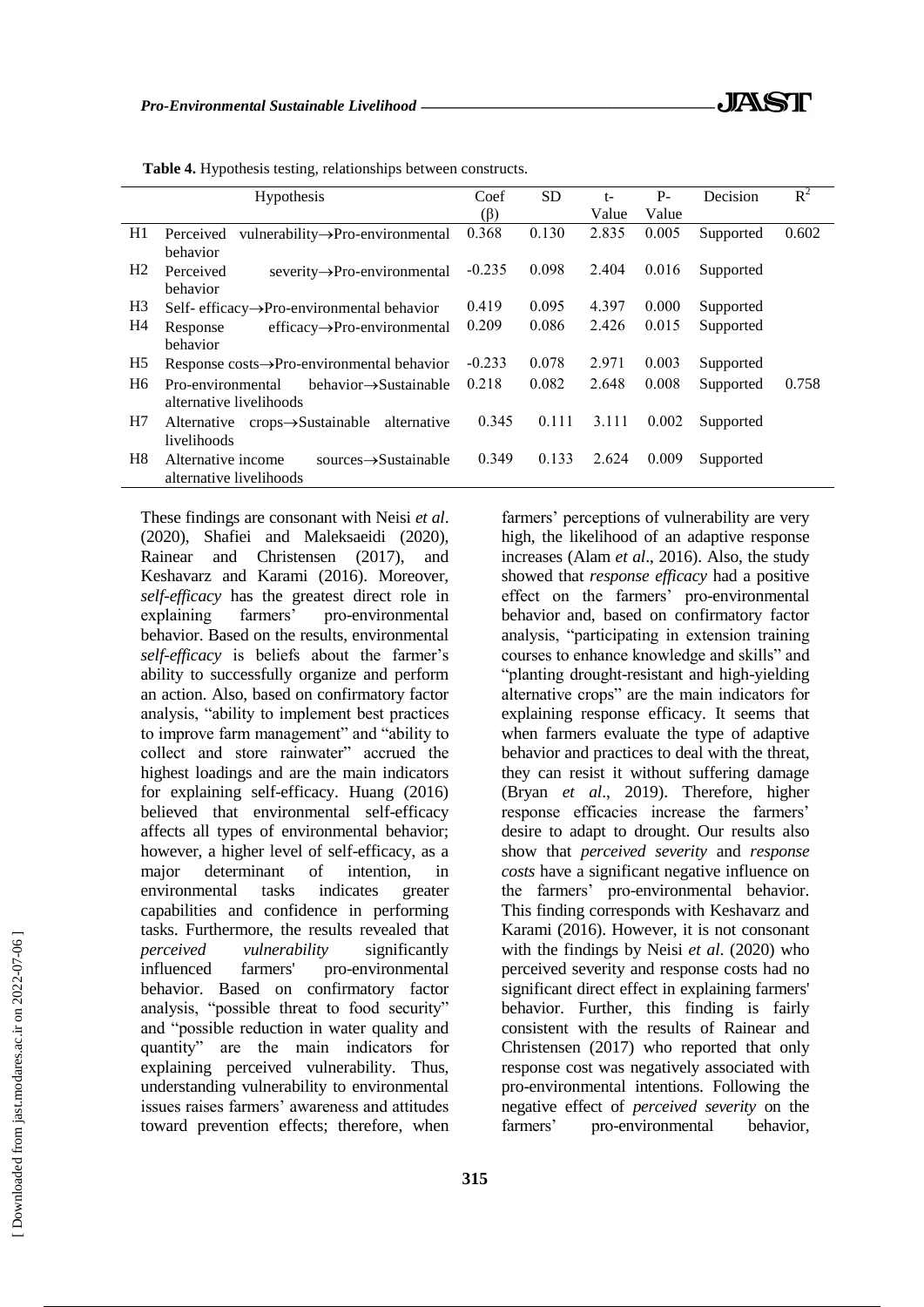confirmatory factor analysis showed that "limited access to credits and facilities" and "lack of access to early warning information system" are the main indicators for explaining perceived severity. Threat appraisal is based on weighing the benefits of not engaging in pro-environmental behavior under drought (Keshavarz and Karami, 2016). Thus, the greater the severity of the risk perceived by individuals, the more it reduces the likelihood of drought-coping behaviors. Also, the study showed that *response costs* have a negative effect on pro-environmental behavior. Based on confirmatory factor analysis, "serious threat to food security" and "significant decrease in rainfall" are the main indicators for explaining response costs. As indicated by Bryan *et al*. (2019), whenever response costs decreased, the higher perceived costs of proenvironmental practices reduce the probability of protective behavior. Therefore, when a farmer evaluates the implementation of an environmental behavior as laborious, expensive, unpleasant, and time-consuming, he will be reluctant to implement it.

The findings further show that *alternative crops* (Wei *et al*., 2017; Lei *et al*., 2016), *alternative income sources* (Roe *et al*., 2015; Ngugi and Nyariki, 2005), and *farmers proenvironmental behavior* have significant positive effects on sustainable alternative livelihoods. In this regard, the *alternative crops* and *alternative income sources* both play a greater direct role in explaining sustainable alternative livelihoods. Based on confirmatory factor analysis, "saffron cultivation" is the main indicator for explaining the alternative crops. Besides, "rural handicraft development" is the main indicator to explain alternative income sources. Modification of cultivation patterns and strategies are alternative adaptive measures that will reduce vulnerability in drought conditions.

# **Implications for Research**

This study has several implications for the existing literature. Firstly, for the first time, we used PTM to investigate farmers' proenvironmental behaviors under drought in Borkhar Region. The results revealed that environmental self-efficacy, in particular, improving the farmer's abilities to implement best practices to promote farm management, and his abilities to collect and store rainwater are the best way to enhance environmental friendly behaviors to drought management among smallholder farmers. *Secondly*, we expanded the PTM with a holistic sustainable livelihood perspective to explain sustainable alternative livelihood under drought. Our results showed that "alternative crops" and "alternative income sources" both play an important role in achieving sustainable alternative livelihoods, with saffron cultivation and rural handicraft development being the two major indicators, respectively. In recent years, significant advances have been made in reforming the cultivation patterns of alternative crops (such as saffron) and supporting strategies to expand handicrafts (like woodcarving) in the Borkhar Region; but there is still a huge gap to achieve the ideal sustainable livelihoods.

# **Implication for Practice**

From a practical perspective, this study might help local policymakers as well as extension and advisory service providers to target their planning and training strategies toward smallholder farmers. According to the results, environmental self-efficacy, in particular, improving farmer's "abilities to implement best practices to promote farm management" and "abilities to collect and store rainwater" are the best way to enhance environmentally friendly behaviors in drought management. In this regard, educational programs for farmers could be offered at the proper time and in an appropriate manner by local media, such as radio, TV, and newspaper. Also, by expanding use of mobile applications and ICT, training and educational programs about the best farming practices during preparation, planting, protecting, and harvesting drought-resistance crops such as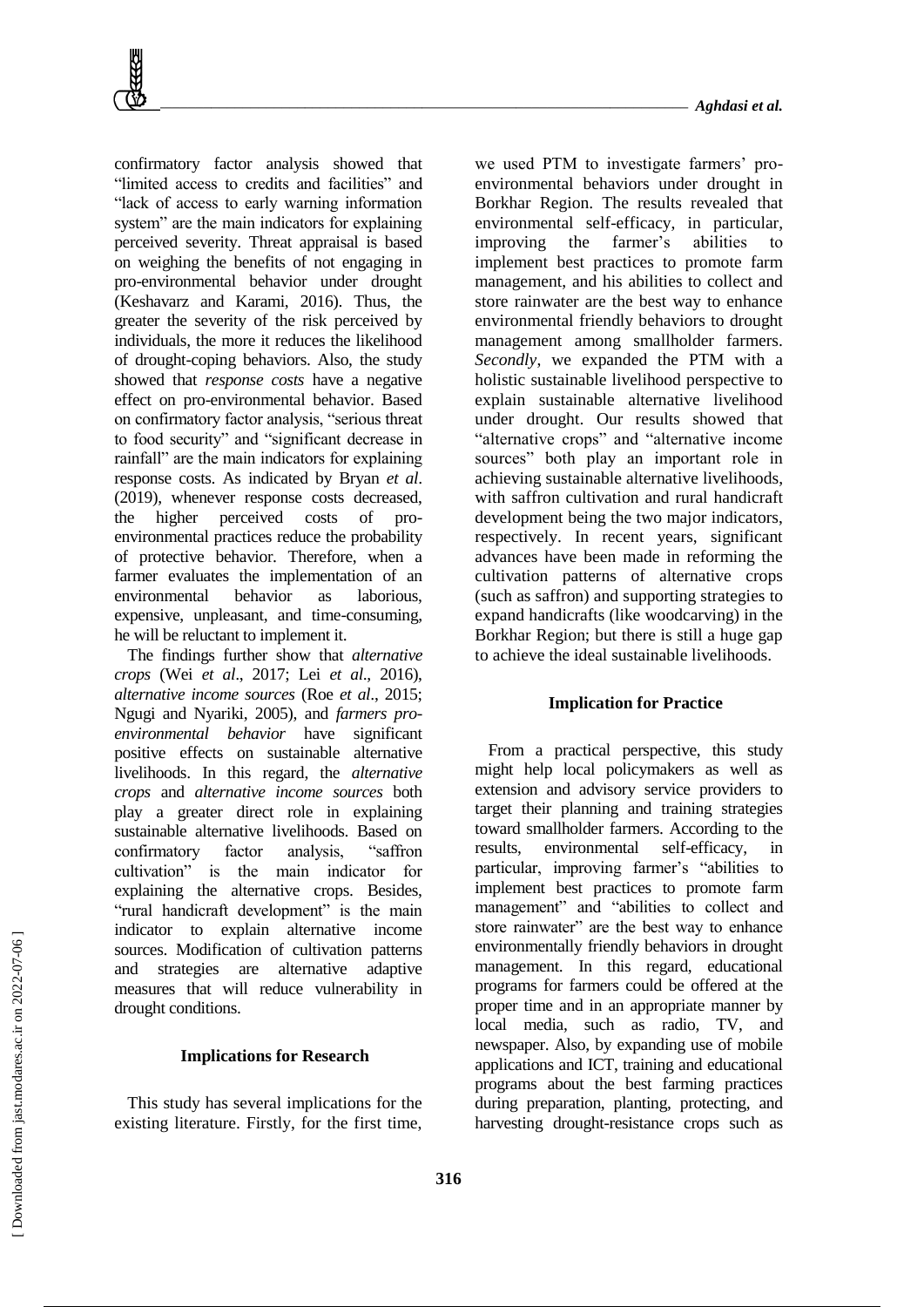saffron can be presented through popular social networks. This also applies to the introduction and implementation of appropriate ways to collect and store rainwater. Also, our results showed that "alternative crops" and "alternative income sources" both play an important role in achieving sustainable alternative livelihoods, with saffron cultivation and rural handicraft development being the two major indicators. In this regard, local officials can provide and allocate the needed equipment and facilities to exchange the current practices and crops with new effective ones. These supportive services could include various kinds of financial, equipment, marketing, legal services, and other incentives.

### **Limitation and Future Research**

There were several limitations in this study. First, indicators were chosen or selected through a thorough review of literature and some indicators were omitted to reduce the complexity of the data collection and analyses, while it might be better to choose very broad concepts and indicators. Second, the size of the sample in this study was relatively small, which may affect the generalizability of the findings. Finally, we suggest future studies to investigate in more detail the role of saffron cultivation and rural handicraft as highly important indicators in sustainable alternative livelihoods under drought.

# **CONCLUSIONS**

In this study, an expanded framework of Protection Motivation Theory (PMT), with a holistic sustainable livelihood perspective, was used to explain the farmers' proenvironmental behavior and subsequent sustainable alternative livelihood. This study showed that improving farmers' ability to implement best practices to promote farm management and to collect and store rainwater could be two effective concepts for educational programs that providers of training courses could implement to enhance farmers' self-efficacy. The findings further show that paying more attention to alternative crops and alternative income sources, especially saffron cultivation and rural handicraft, could be important to enhance a sustainable alternative livelihood under drought. Therefore, concentrating efforts and shifting the focus to these alternatives could lead to increased livelihood resilience for farmers in the long run. Also, this study suggested that the harmful consequences of droughts could be reduced significantly and farmers' environmental friendly behaviors could be improved by offering appropriate educational programs through local media and social networks. In addition, the study suggests that local officials provide and allocate needed equipment, facilities, and services in the form of financial, equipment, marketing, and legal services to make it possible to alternate the older practices and crops with more effective ones. Future research should investigate the effects of saffron cultivation and rural handicraft development on a sustainable alternative livelihood under drought in the Borkhar Region.

# **REFERENCES**

- 1. Alam, G. M., Alam, K. and Mushtaq, S. 2016. Influence of Institutional Access and Social Capital on Adaptation Decision: Empirical Evidence from Hazard-Prone Rural Households in Bangladesh. *Ecol. Econom.*, **130:** 243-251.
- 2. Aniah, P., Kaunza-Nu-Dem, M. K. and Ayembilla, J.A. 2019. Smallholder Farmers' Livelihood Adaptation to Climate Variability and Ecological Changes in the Savanna Agro Ecological Zone of Ghana. *Heliyon*, **5(4):** e01492.
- 3. Ajzen, I. 2011. The Theory of Planned Behaviour: Reactions and Reflections. *Psycho. Health*, **26:**1113-1127.
- 4. Bamberg S. and Rees J. 2015. Environmental Attitudes and Behavior: Measurement. *International Encyclopedia of*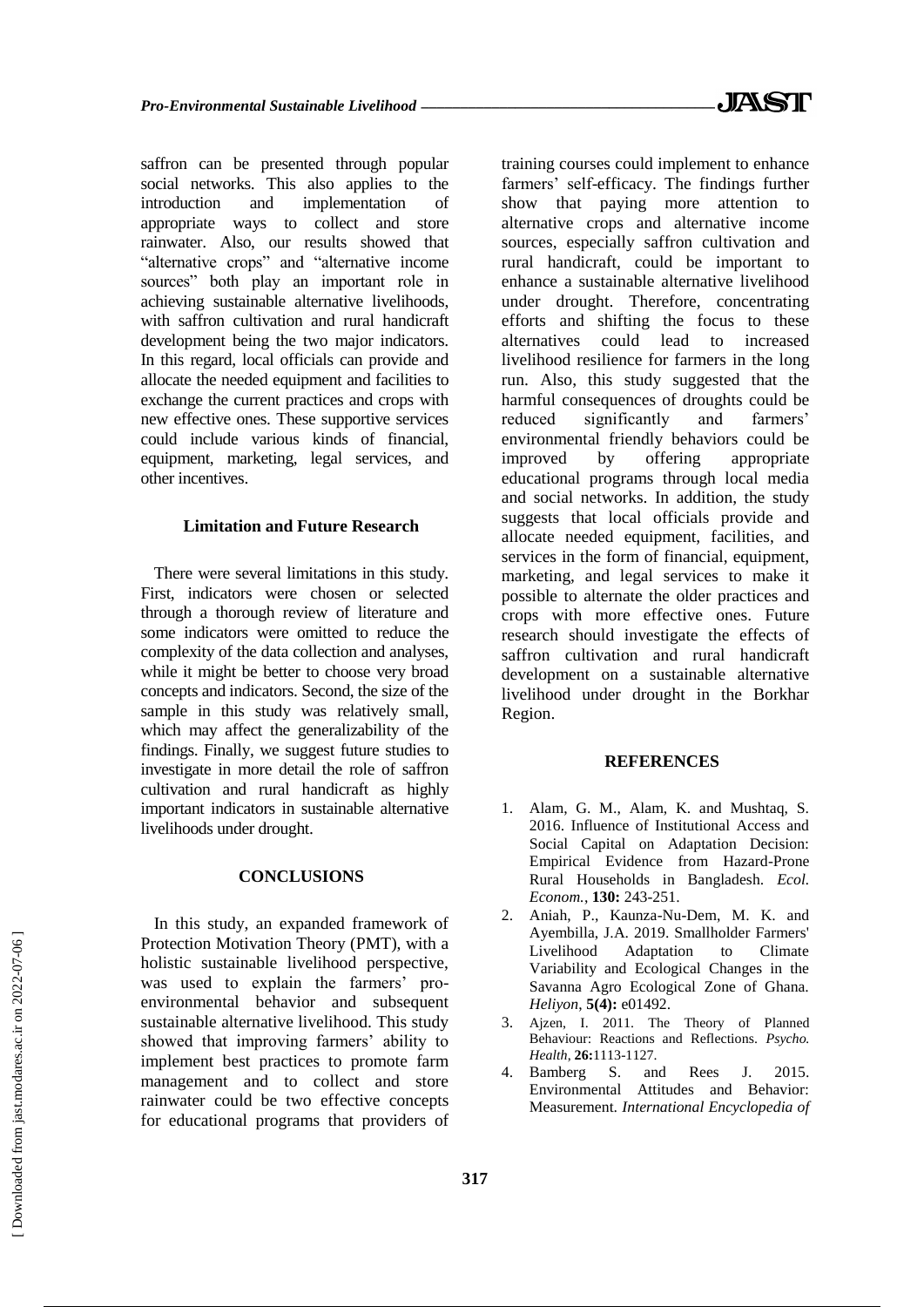*the Social and Behavioral Sciences*, **7:** 699- 705.

- 5. Barclay, D., Higgins, C. and Thompson, R. 1995. The Partial Least Squares (PLS) Approach to Causal Modeling: Personal Computer Adoption and Use as an Illustration. *Technol. Studi.*, **2**: 285-309.
- 6. Bockarjova, M. and Steg, L. 2014. Can Protection Motivation Theory Predict Pro-Environmental Behavior? Explaining the Adoption of Electric Vehicles in The Netherlands. *Glob. Environ. Chang.,* **28:** 276–288.
- 7. Brocklesby, M. A. and Fisher, E. 2003. Community Development in Sustainable Livelihoods Approaches? *Community Dev. J.*, **383:** 185–198.
- 8. Bryan, K., Ward, S., Barr, S. and Butler, D. 2019. Coping with Drought: Perceptions, Intentions and Decision-Stages of South West England Households. *Water Resour. Manag.*, **33(3):** 1185-1202.
- 9. Carrão, H., Naumann, G. and Barbosa, P. 2016. Mapping Global Patterns of Drought Risk: An Empirical Framework Based on Sub-National Estimates of Hazard. *Glob. Environ. Change*, **39**: 108-124.
- 10. De Haan, L. and Zoomers, A. 2005. Exploring the Frontier of Livelihoods Research. *Dev. Change*, **36(1):** 27-47.
- 11. Ghanian, M., Ghoochani, O. M., Dehghanpour, M., Taqipour, M. and Cotton, M. 2020. Understanding Farmers' Climate Adaptation Intention in Iran: A Protection-Motivation Extended Model. *Land Use Policy*, **94:** 104553.
- 12. Hair, J.F., Black, W.C., Babin, B.J. and Anderson, R.E. 2011. *Multivariate Data Analysis*. Seventh Edition. Upper Saddle River, Prentice Hall, New Jersey.
- 13. Hassan R. 2013. Drought Management Strategies in South Africa and the Potential for Economic Policy Instruments. In: "*Drought in Arid and Semi-Arid Regions*", (Eds.): Schwabe, K., Albiac, J., Connor, J., Hassan, R. and Meza González, L. Springer, Dordrecht.
- 14. Horion, S., Carrão, H., Singleton, A., Barbosa, P., and Vogt, J. 2012. *JRC Experience on the Development of Drought Information Systems. Europe, Africa and Latin America.*  EUR 25235 EN, Publications Office of the European Union, JRC68769, Luxembourg.
- 15. Huang, H. 2016. Media Use, Environmental Beliefs, Self-Efficacy, and Pro-Environmental Behavior. *J. Bus. Res.*, **69(6):** 2206-2212.
- 16. Keshavarz, M. and Karami, E. 2016. Farmers' Pro-Environmental Behavior under Drought: Application of Protection Motivation Theory. *J. Arid Environ.*, **127:** 128-136.
- 17. Kim, T. W. and Jehanzaib, M. 2020. Drought Risk Analysis, Forecasting and Assessment under Climate Change. *Water*, **12:** 1862.
- 18. Krantz L. 2001. *The Sustainable Livelihood Approach to Poverty Reduction*. Swedish International Development Cooperation Agency (Sida), Sweden.
- 19. Lei, Y., Liu, C., Zhang, L. and Luo, S. 2016. How Smallholder Farmers Adapt to Agricultural Drought in a Changing Climate: A Case Study in Southern China. *Land Use Policy*, **55:** 300-308.
- 20. Mallick, B., Sultana, Z., and Bennett, C. M. 2020. How Do Sustainable Livelihoods Influence Environmental (non-) Migration Aspirations? *Applied Geography*, **124**" 102328.
- 21. Morse, S. and McNamara, N. 2013. *Sustainable Livelihood Approach: A Critique of Theory and Practice*. Springer Science and Business Media.
- 22. Neisi, M., Bijani, M., Abbasi, E., Mahmoudi, H. and Azadi, H. 2020. Analyzing Farmers' Drought Risk Management Behavior. *J. Hydro.*, **590:** 125243.
- 23. Ngugi, R. K. and Nyariki, D. M. 2005. Rural Livelihoods in the Arid and Semi-Arid Environments of Kenya. *Agr. Hum. Val.*, **22(1):** 65-71.
- 24. NIDIS (2020). Types of drought. National Drought Mitigation Center, Available: https://drought.unl.edu/Education/DroughtIndepth/TypesofDrought.aspx#Agricultural\_Dro ught
- 25. Quandt, A. 2021. Coping with Drought: Narratives from Smallholder Farmers in Semi-Arid Kenya. *Int. J. Disast. Risk Re.*, **57:** 102168.
- 26. Pollnac, R. B. and Poggie, J. J. 2008. Happiness, Well-Being and Psycho-Cultural Adaptation to the Stresses Associated with Marine Fishing. *Hum. Ecol. Rev.*, **15(2):** 194- 200.
- 27. Rainear, A. M. and Christensen, J. L. 2017. Protection Motivation Theory as an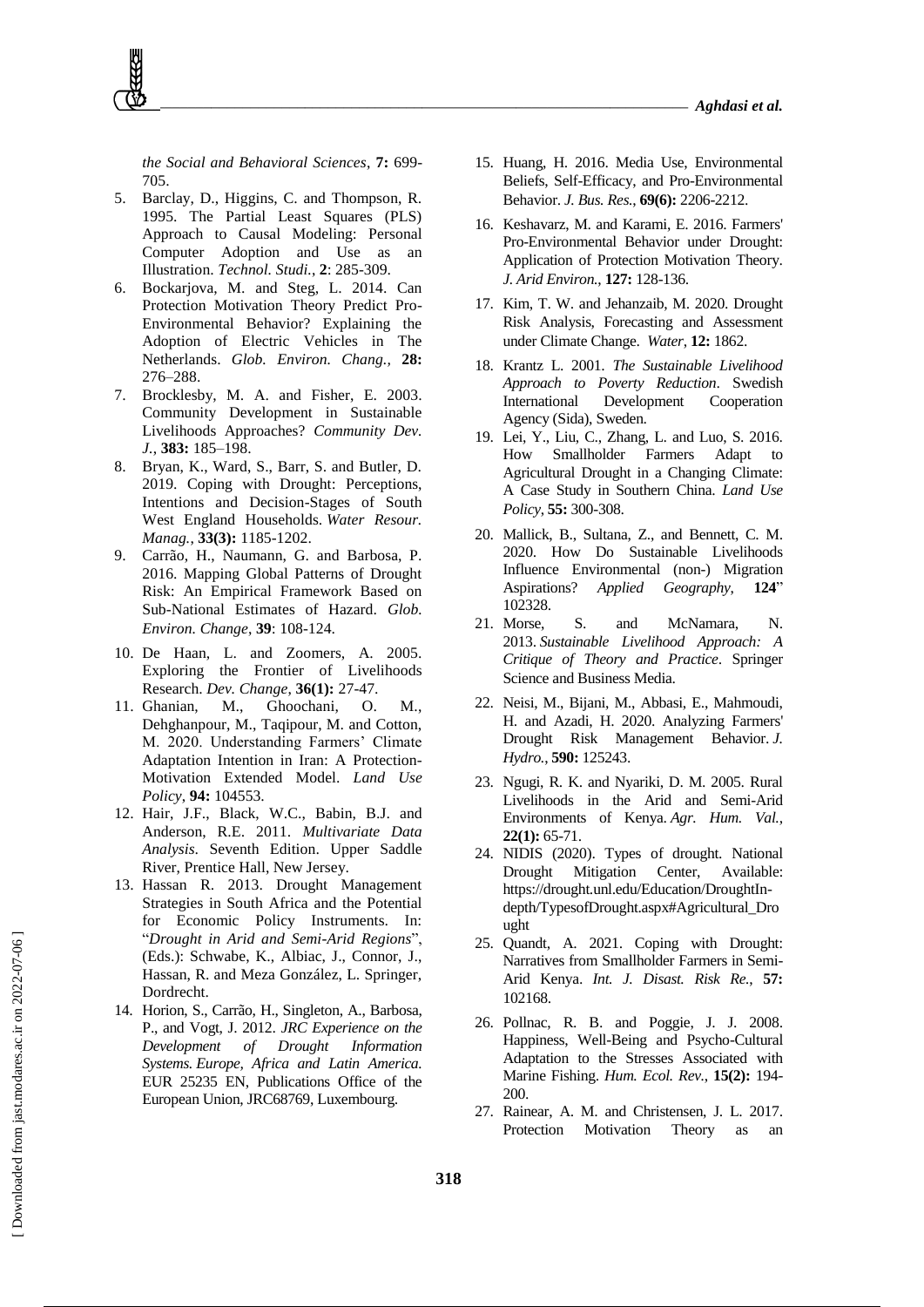Explanatory Framework for Pro-Environmental Behavioral Intentions. *Commu. Res. Rep.*, **34(3):** 239-248.

- 28. Reyes C., Bancolita J., Leyso N. L. and Calubayan S. J. 2014. *Impacts of Climate Change on Household Food Security in the Philippines.* CBMS-FAO. <http://www.fao.org/3/br336e/br336e.pdf>
- 29. Ringle, C. M., Wende, S. and Becker, J. M. 2015. *Smart-PLS 3.* Smart-PLS GmbH, Boenningstedt.
- 30. Roe, D., Booker, F., Day, M., Zhou, W., Allebone-Webb, S., Hill, N., Kumpel, N., Petrokofsky, G., Redford, K., Russell, D., Wright, J., and Shepherd, G. 2015. Are Alternative Livelihood Projects Effective at Reducing Local Threats to Specified Elements of Biodiversity and/or Improving or Maintaining the Conservation Status of Those Elements? *Environ. Evid*., **4(1)**: 22.
- 31. Rogers, R. W. 1983. Cognitive and Physiological Processes in Fear Appeals and Attitude Change. In: "Social Psychophysiology: A Source Book", (Eds.): Cacioppo, B. L. and Petty, R. E. London, PP. 153–177.
- 32. Salmoral, G., Ababio, B. and Holman, I. P. 2020. Drought Impacts, Coping Responses and Adaptation in the UK Outdoor Livestock Sector. *Land*, **9(6):** 202.
- 33. Serrat O. 2017. The Sustainable Livelihoods Approach. In: "*Knowledge Solutions*". Springer, Singapore.
- 34. Seddighi, H., Seddighi, S., 2020. How Much the Iranian Government Spent on Disasters in the Last 100 Years? A Critical Policy Analysis. *Cost Eff. Resour. Alloc.* **18**:46.
- 35. Shafiei, A. and Maleksaeidi, H. 2020. Pro-Environmental Behavior of University Students. *Glob. Ecol. Conserv.*, **22:** e00908.
- 36. Sherval M., Askew L. E. and McGuirk P. M. 2014. Manifestations of Drought. In: "*Encyclopedia of Quality of Life and Well-Being Research*", (Ed.): Michalos A. C. Springer, Dordrecht.
- 37. Tate E. L. and Gustard A. 2000. *Drought Definition: A Hydrological Perspective*. In: "*Drought and Drought Mitigation in Europe*", (Eds.): Vogt, J. V. and Somma, F. Advances in Natural and Technological Hazards Research, 14. Springer, Dordrecht.
- 38. Udmale, P., Ichikawa, Y., Manandhar, S., Ishidaira, H. and Kiem, A. S. 2014. Farmers׳ Perception of Drought Impacts, Local

Adaptation and Administrative Mitigation Measures in Maharashtra State, India. *Int. J. Disast. Risk Re.*, **10:** 250-269.

- 39. Van Praag, L. and Timmerman, C. 2019. Environmental Migration and Displacement: A New Theoretical Framework for the Study of Migration Aspirations in Response to Environmental Changes. *Environ. Soc.*, **5(4):** 352-361.
- 40. Wang, T., Tu, X., Singh, V. P., Chen, X. and Lin, K. 2021. Global Data Assessment and Analysis of Drought Characteristics Based on CMIP6. *J. Hydro.*, **596**: 126091.
- 41. Wei, C. F., Chiang, C. T., Kou, T. C. and Lee, B. C. 2017. Toward Sustainable Livelihoods: Investigating the Drivers of Purchase Behavior for Green Products. *Bus. Strategy Environ.*, **26(5):** 626-639.
- 42. Wicander, S. and Coad, L. 2015. *Learning Our Lessons. A Review of Alternative Livelihood Projects in Central Africa.* University of Oxford, UK, and IUCN, Gland, Switzerland.
- 43. Wiebe, K., Robinson, Sh. and Cattaneo, A., 2019. *Chapter 4 - Climate Change, Agriculture and Food Security: Impacts and the Potential for Adaptation and Mitigation*, Editor(s): Clayton Campanhola, Shivaji Pandey. Sustain. Food and Agri., Academic Press: 55-74.
- 44. Wright J. H., Hill N. A. O., Roe D., Rowcliffe J. M., Kumpel N. F., Day, M., Booker, F. and Milner-Gulland E. J. 2016. Reframing the Concept of Alternative Livelihoods. *Conserv. Biol.*, **30(1):** 7–13.
- 45. Xu, Y., Zhang, X., Hao, Z., Singh, V. P. and Hao, F. 2021. Characterization of Agricultural Drought Propagation Over China Based on Bivariate Probabilistic Quantification. *Hydro.*, **598:** 126194.
- 46. Yaghoubi Farani A., Mohammadi Y. and Ghahremani F. 2019. Modeling Farmers' Responsible Environmental Attitude and Behavior: A Case from Iran. *Environ. Sci. Pollut. Res.*, **26:** 28146–28161.
- 47. Yoon, Ch., Hwang, J. and Kim, R. 2012. Exploring Factors That Influence Students' Behaviors in Information Security. *J. Info. Syst. Edu.*, **4**: 407-416.
- 48. Zhong Q. and Shi G. 2020. Does Consciousness Convert to Behavior? Chapter Six. In: "*Environmental Consciousness in China*". 1st Edition, Change with Social Transformation, PP. 77-101.